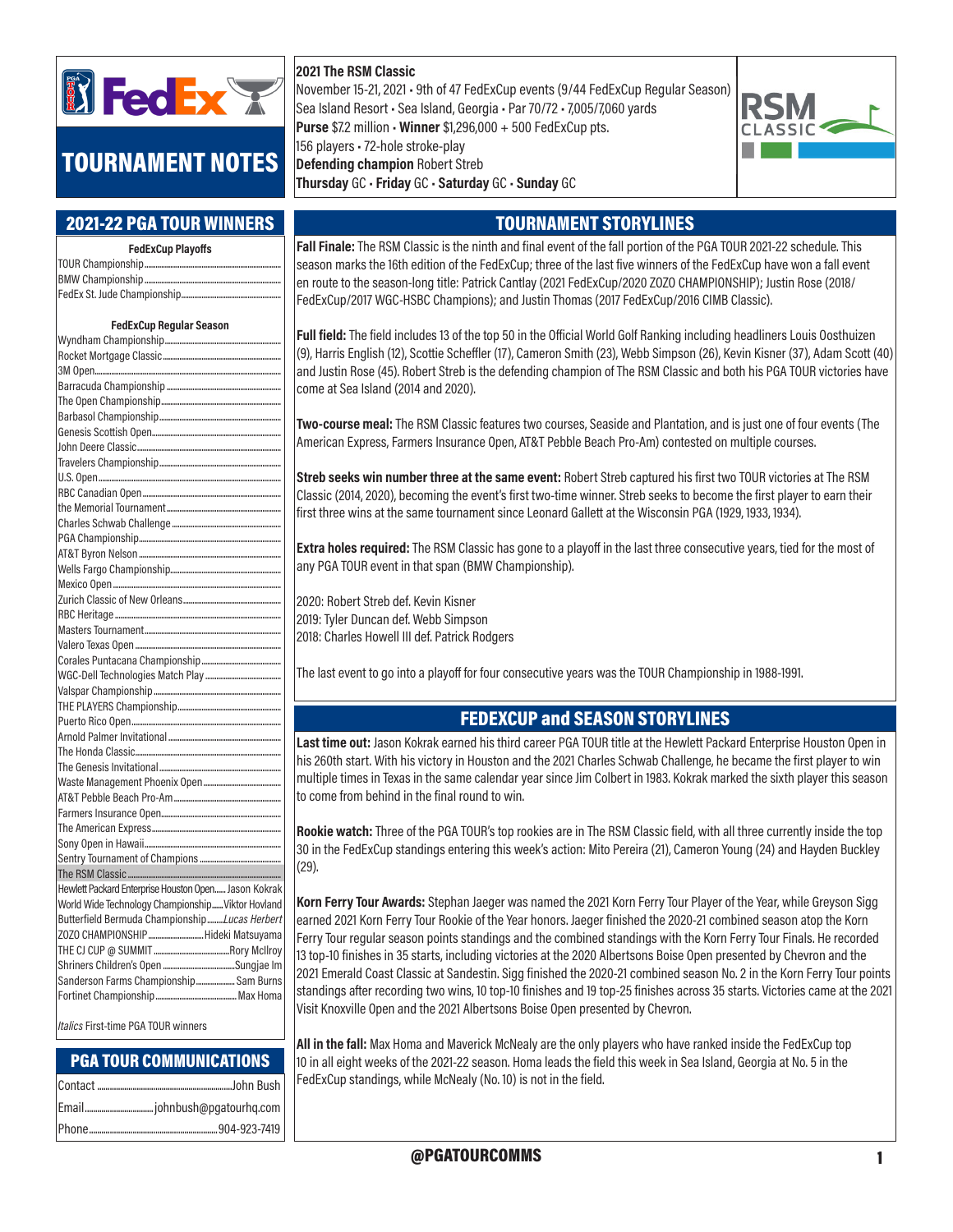# THE RSM CLASSIC

| <b>WINNERS</b> | <b>TOP PLAYERS IN THE FIELD</b>                                                                                    |                             |                                                  |                 |                                                                                                                        |  |  |  |  |  |
|----------------|--------------------------------------------------------------------------------------------------------------------|-----------------------------|--------------------------------------------------|-----------------|------------------------------------------------------------------------------------------------------------------------|--|--|--|--|--|
| Player<br>Year |                                                                                                                    | <b>Player</b>               |                                                  |                 | <b>Results this season</b>                                                                                             |  |  |  |  |  |
|                | Louis Oosthuizen · 39 · No. 107 FedExCup · No. 9 OWGR                                                              |                             |                                                  | Ň               |                                                                                                                        |  |  |  |  |  |
|                | Third start of the season and third at The RSM Classic                                                             |                             |                                                  |                 |                                                                                                                        |  |  |  |  |  |
|                | Finished 4th in tournament debut in 2011                                                                           |                             |                                                  |                 |                                                                                                                        |  |  |  |  |  |
|                | - Has 12 runner-up finishes on TOUR, including four from last season                                               |                             |                                                  |                 |                                                                                                                        |  |  |  |  |  |
|                | Harris English - 32 - No. 12 OWGR                                                                                  |                             |                                                  | $\mathbf\Theta$ |                                                                                                                        |  |  |  |  |  |
|                | Making 10th event start (best: T6/2020)<br>First start back since his WD at THE CJ CUP @ SUMMIT with a back injury |                             |                                                  |                 |                                                                                                                        |  |  |  |  |  |
|                | Finished the 2020-21 season No. 18 in the FedExCup standings                                                       |                             |                                                  |                 |                                                                                                                        |  |  |  |  |  |
|                | Scottie Scheffler - 25 - No. 12 FedExCup - No. 17 OWGR                                                             |                             |                                                  |                 | T2Hewlett Packard Enterprise Houston Open                                                                              |  |  |  |  |  |
|                | Enters the week with back-to-back top-five finishes                                                                |                             |                                                  |                 | 4th  World Wide Technology Championship                                                                                |  |  |  |  |  |
|                | Finished T5 in tournament debut in 2019                                                                            |                             |                                                  |                 |                                                                                                                        |  |  |  |  |  |
| bold in field  | Seeks first PGA TOUR victory in 68th career start                                                                  |                             |                                                  |                 |                                                                                                                        |  |  |  |  |  |
|                | Max Homa · 30 · No. 5 FedExCup · No. 33 OWGR                                                                       |                             |                                                  | <u>Cal</u>      |                                                                                                                        |  |  |  |  |  |
|                | - Has missed the cut in three prior starts at the event                                                            |                             |                                                  |                 | T35Hewlett Packard Enterprise Houston Open                                                                             |  |  |  |  |  |
|                | Won the season-opening Fortinet Championship, third career PGA TOUR title                                          |                             |                                                  |                 |                                                                                                                        |  |  |  |  |  |
|                | - Leads the field at No. 5 in the FedExCup standings                                                               |                             |                                                  |                 |                                                                                                                        |  |  |  |  |  |
|                | Robert Streb - 34 - No. 35 FedExCup - No. 115 OWGR                                                                 |                             |                                                  | <b>CO</b>       | Top results this season                                                                                                |  |  |  |  |  |
|                | Defending and two-time event champion (2014, 2020)<br>Making eighth event start                                    |                             |                                                  |                 | T7Hewlett Packard Enterprise Houston Open                                                                              |  |  |  |  |  |
|                | - Held the outright 18-hole lead at THE CJ CUP @ SUMMIT before finishing T9                                        |                             |                                                  |                 |                                                                                                                        |  |  |  |  |  |
|                |                                                                                                                    |                             |                                                  |                 |                                                                                                                        |  |  |  |  |  |
|                | <b>2020 LEADERBOARD</b>                                                                                            |                             |                                                  |                 | <b>STRENGTH OF FIELD STATS</b>                                                                                         |  |  |  |  |  |
|                | Pos. Player<br>R1                                                                                                  | <b>R2</b><br>R <sub>3</sub> | <b>Total</b><br>R4                               |                 |                                                                                                                        |  |  |  |  |  |
|                | <b>Robert Streb</b><br>65<br>$\overline{1}$                                                                        | 63<br>67                    | 68<br>$263 (-19)^*$                              |                 |                                                                                                                        |  |  |  |  |  |
|                | 2<br>Kevin Kisner<br>68                                                                                            | 66<br>66                    | 63<br>$263(-19)$                                 |                 |                                                                                                                        |  |  |  |  |  |
|                | 3<br>Cameron Tringale<br>67<br>T4<br>Andrew Landry<br>68                                                           | 68<br>67<br>68<br>65        | 62<br>$264(-18)$<br>64<br>$265(-17)$             |                 |                                                                                                                        |  |  |  |  |  |
|                | T4<br>Bernd Wiesberger<br>66                                                                                       | 68<br>68                    | $265(-17)$<br>63                                 |                 |                                                                                                                        |  |  |  |  |  |
|                | T <sub>6</sub><br>Four players                                                                                     |                             | $266(-16)$                                       |                 |                                                                                                                        |  |  |  |  |  |
|                |                                                                                                                    |                             |                                                  |                 |                                                                                                                        |  |  |  |  |  |
|                |                                                                                                                    |                             |                                                  |                 |                                                                                                                        |  |  |  |  |  |
|                |                                                                                                                    |                             |                                                  |                 |                                                                                                                        |  |  |  |  |  |
|                |                                                                                                                    |                             | <b>SPONSOR EXEMPTION SPOTLIGHT</b>               |                 |                                                                                                                        |  |  |  |  |  |
|                |                                                                                                                    |                             |                                                  |                 | Sponsor exemptions include current World Amateur Golf Ranking No. 3 Ludvig Aberg, along with former WAGR No. 1 Davis   |  |  |  |  |  |
|                |                                                                                                                    |                             |                                                  |                 | Thompson, the son of The RSM Classic tournament director Todd Thompson. Aberg is from Sweden and plays collegiately at |  |  |  |  |  |
|                | Texas Tech while Thompson, now a professional was a first-team All-American in 2020 and 2021 at Georgia.           |                             |                                                  |                 |                                                                                                                        |  |  |  |  |  |
|                |                                                                                                                    |                             |                                                  |                 |                                                                                                                        |  |  |  |  |  |
|                |                                                                                                                    |                             | <b>TOURNAMENT SCORING RECORDS</b>                |                 |                                                                                                                        |  |  |  |  |  |
|                | Category                                                                                                           | Value                       | <b>Player</b>                                    |                 | Year                                                                                                                   |  |  |  |  |  |
|                | Low 18-hole score                                                                                                  | 60                          | <b>Tommy Gainey</b>                              |                 | 2012 (R4)                                                                                                              |  |  |  |  |  |
|                | Low 36-hole score                                                                                                  | 128                         | 6 players; most recent: Robert Streb             |                 | 2020                                                                                                                   |  |  |  |  |  |
|                | Low 54-hole score                                                                                                  | 194                         | 2 players; most recent: Brendon Todd             |                 | 2019                                                                                                                   |  |  |  |  |  |
|                | Low 72-hole score                                                                                                  | 260                         | Kevin Kisner                                     |                 | 2015                                                                                                                   |  |  |  |  |  |
|                | Holes-in-one                                                                                                       | 5                           | Most recent: Andrew Putnam<br>Charles Howell III |                 | 2020 (R2)                                                                                                              |  |  |  |  |  |
|                | Largest 18-hole lead<br>Largest 36-hole lead                                                                       | 2<br>3                      | Charles Howell III                               |                 | 2018<br>2018                                                                                                           |  |  |  |  |  |
|                | Largest 54-hole lead                                                                                               | 3                           | 3 players; most recent: Robert Streb             |                 | 2020                                                                                                                   |  |  |  |  |  |
|                | <b>Biggest come-from-behind win</b>                                                                                | 7                           | <b>Tommy Gainey</b>                              |                 | 2012                                                                                                                   |  |  |  |  |  |
|                | <b>Largest margin of victory</b>                                                                                   | 6                           | Kevin Kisner                                     |                 | 2015                                                                                                                   |  |  |  |  |  |
|                | <b>Playoffs</b>                                                                                                    | 6                           | Most recent: Robert Streb def. Kevin Kisner      |                 | 2020                                                                                                                   |  |  |  |  |  |
|                | <b>Wire-to-wire winners</b>                                                                                        |                             |                                                  |                 |                                                                                                                        |  |  |  |  |  |
|                |                                                                                                                    |                             |                                                  |                 |                                                                                                                        |  |  |  |  |  |

|      | <b>SCORECARD: SEASIDE COURSE</b> |     |     |     |     |     |     |     |                                     |     |     |     |     |     |     |     |     |     |      |              |
|------|----------------------------------|-----|-----|-----|-----|-----|-----|-----|-------------------------------------|-----|-----|-----|-----|-----|-----|-----|-----|-----|------|--------------|
|      | 2                                |     | Д   | 5   | h   |     | 8   | 9   | <b>OUT</b>                          | 10  | 11  | 12  | 13  | 14  | 15  | 16  | 17  | 18  | IN   | <b>TOTAL</b> |
| 1417 | 415                              | 204 | 429 | 409 | 179 | 582 | 368 | 452 | 3455                                | 418 | 425 | 223 | 408 | 442 | 565 | 407 | 192 | 470 | 3550 | 7005         |
| Д    |                                  |     |     |     |     |     |     |     | 35                                  |     |     |     | Д   |     |     |     |     |     | 35   | 70           |
|      |                                  |     |     |     |     |     |     |     | <b>SCORECARD: PLANTATION COURSE</b> |     |     |     |     |     |     |     |     |     |      |              |
|      | ີ                                |     |     |     |     |     |     | 9   | 0U.                                 | 10  | 11  |     | 13  | 14  | 15  | 16  |     | 18  | IN   | <b>TOTAL</b> |
| 373  | 382                              | 219 | 623 | 473 | 452 | 156 | 529 | 481 | 3688                                | 327 | 216 | 409 | 437 | 550 | 365 | 158 | 350 | 560 | 3372 | 7060         |
| 14   |                                  |     |     |     |     |     |     |     | 36                                  |     |     |     |     | h   |     |     |     | 'n  | 36   | 72           |

 $\overline{\phantom{a}}$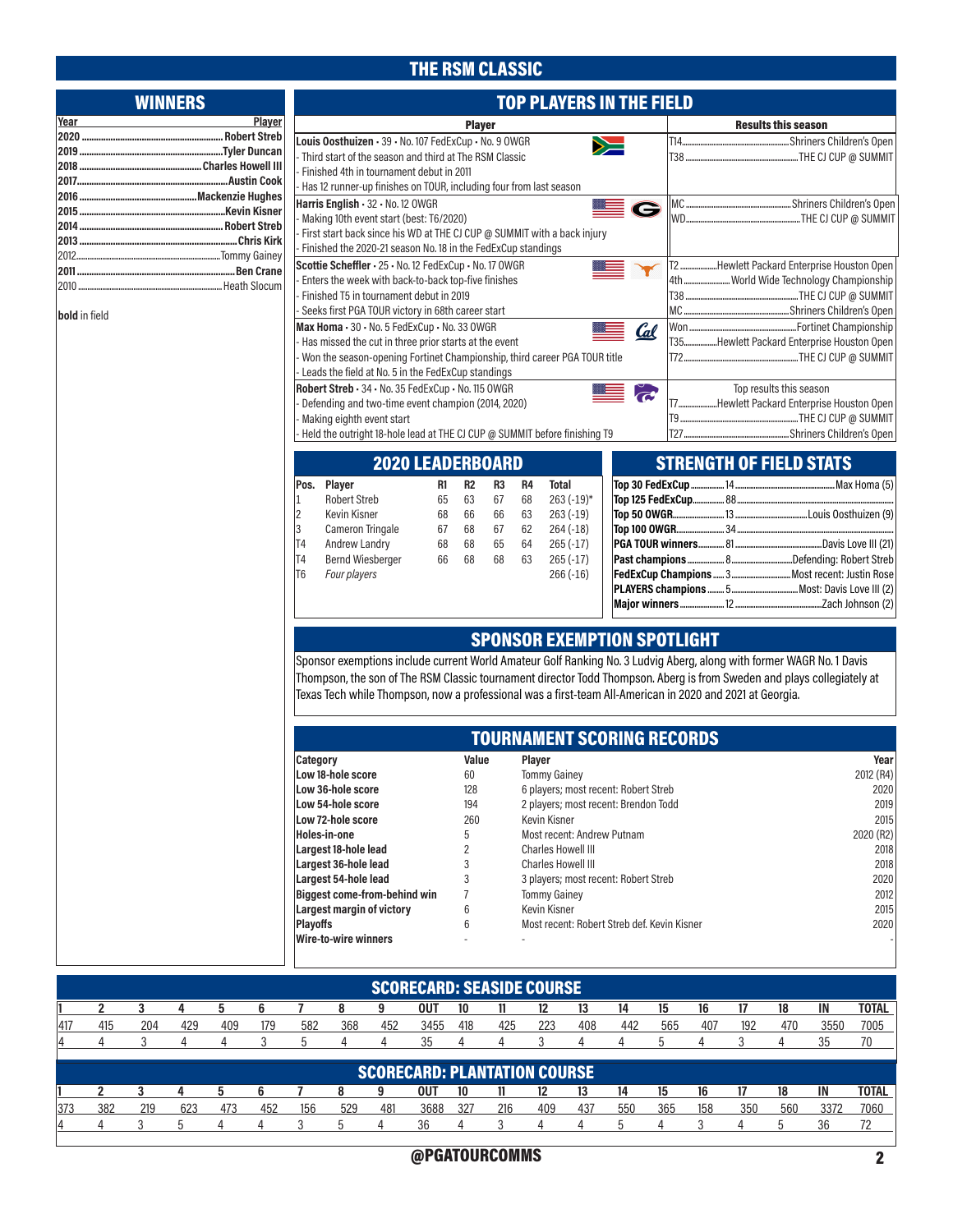|          |                                                    | <b>2021-22 PGA TOUR WINNERS SUMMARY</b> |             |                |                 |                  |            |             |             |                |
|----------|----------------------------------------------------|-----------------------------------------|-------------|----------------|-----------------|------------------|------------|-------------|-------------|----------------|
| Date     | <b>Tournament</b>                                  | Winner                                  | Score       |                | Margin TOUR win | Age              | <b>FEC</b> | <b>OWGR</b> |             | Money FEC Pts. |
|          | 8/28/22 TOUR Championship                          |                                         |             |                |                 |                  |            |             | N/A         | N/A            |
| 8/21/22  | <b>BMW Championship</b>                            |                                         |             |                |                 |                  |            |             | \$2,070,000 | 2,000          |
| 8/14/22  | FedEx St. Jude Championship                        |                                         |             |                |                 |                  |            |             | \$2,070,000 | 2,000          |
| 8/7/22   | <b>Wyndham Championship</b>                        |                                         |             |                |                 |                  |            |             | \$1,314,000 | 500            |
| 7/31/22  | <b>Rocket Mortgage Classic</b>                     |                                         |             |                |                 |                  |            |             | \$1,512,000 | 500            |
| 7/24/22  | 3M Open                                            |                                         |             |                |                 |                  |            |             | \$1,350,000 | 500            |
| 7/17/22  | Barracuda Championship                             |                                         |             |                |                 |                  |            |             | \$666,000   | 300            |
| 7/17/22  | The Open Championship                              |                                         |             |                |                 |                  |            |             | TBD         | 600            |
| 7/10/22  | <b>Barbasol Championship</b>                       |                                         |             |                |                 |                  |            |             | \$666,000   | 300            |
| 7/10/22  | Genesis Scottish Open                              |                                         |             |                |                 |                  |            |             | TBD         | 500            |
| 7/3/22   | John Deere Classic                                 |                                         |             |                |                 |                  |            |             | \$1,278,000 | 500            |
| 6/26/22  | <b>Travelers Championship</b>                      |                                         |             |                |                 |                  |            |             | \$1,494,000 | 500            |
| 6/19/22  | U.S. Open                                          |                                         |             |                |                 |                  |            |             | <b>TBD</b>  | 600            |
| 6/12/22  | RBC Canadian Open                                  |                                         |             |                |                 |                  |            |             | \$1,566,000 | 500            |
| 6/5/22   | the Memorial Tournament presented by Workday       |                                         |             |                |                 |                  |            |             | \$1,890,000 | 550            |
| 5/29/22  | Charles Schwab Challenge                           |                                         |             |                |                 |                  |            |             | \$1,512,000 | 500            |
| 5/22/22  | <b>PGA Championship</b>                            |                                         |             |                |                 |                  |            |             | TBD         | 600            |
| 5/15/22  | <b>AT&amp;T Byron Nelson</b>                       |                                         |             |                |                 |                  |            |             | \$1,638,000 | 500            |
| 5/8/22   | Wells Fargo Championship                           |                                         |             |                |                 |                  |            |             | \$1,620,000 | 500            |
| 5/1/22   | Mexico Open                                        |                                         |             |                |                 |                  |            |             | \$1,314,000 | 500            |
|          | 4/24/22 Zurich Classic of New Orleans              |                                         |             |                |                 |                  |            |             | \$1,199,350 | 400            |
|          |                                                    |                                         |             |                |                 |                  |            |             | \$1,199,350 | 400            |
| 4/17/22  | <b>RBC Heritage</b>                                |                                         |             |                |                 |                  |            |             | \$1,440,000 | 500            |
| 4/10/22  | <b>Masters Tournament</b>                          |                                         |             |                |                 |                  |            |             | TBD         | 600            |
| 4/3/22   | Valero Texas Open                                  |                                         |             |                |                 |                  |            |             | \$1,548,000 | 500            |
|          | 3/27/22 Corales Puntacana Championship             |                                         |             |                |                 |                  |            |             | \$666,000   | 300            |
| 3/27/22  | <b>WGC-Dell Technologies Match Play</b>            |                                         |             |                |                 |                  |            |             | \$2,070,000 | 550            |
|          | 3/20/22 Valspar Championship                       |                                         |             |                |                 |                  |            |             | \$1,404,000 | 500            |
| 3/13/22  | THE PLAYERS Championship                           |                                         |             |                |                 |                  |            |             | \$3,600,000 | 600            |
| 3/6/22   | Puerto Rico Open                                   |                                         |             |                |                 |                  |            |             | \$666,000   | 300            |
| 3/6/22   | Arnold Palmer Invitational presented by Mastercard |                                         |             |                |                 |                  |            |             | \$1,890,000 | 550            |
| 2/27/22  | The Honda Classic                                  |                                         |             |                |                 |                  |            |             | \$1,440,000 | 500            |
| 2/20/22  | The Genesis Invitational                           |                                         |             |                |                 |                  |            |             | \$1,890,000 | 550            |
| 2/13/22  | Waste Management Phoenix Open                      |                                         |             |                |                 |                  |            |             | \$1,476,000 | 500            |
| 2/6/22   | AT&T Pebble Beach Pro-Am                           |                                         |             |                |                 |                  |            |             | \$1,566,000 | 500            |
| 1/30/22  | Farmers Insurance Open                             |                                         |             |                |                 |                  |            |             | \$1,512,000 | 500            |
| 1/23/22  | The American Express                               |                                         |             |                |                 |                  |            |             | \$1,368,000 | 500            |
| 1/16/22  | Sony Open in Hawaii                                |                                         |             |                |                 |                  |            |             | \$1,350,000 | 500            |
| 1/9/22   | Sentry Tournament of Champions                     |                                         |             |                |                 |                  |            |             | \$1,440,000 | 500            |
| 11/21/21 | The RSM Classic                                    |                                         |             |                |                 |                  |            |             | \$1,296,000 | 500            |
| 11/14/21 | Hewlett Packard Enterprise Houston Open            | Jason Kokrak                            | $270(-10)$  | $\overline{2}$ | 3rd             | 36 y, 5 m, 23 d  | 188        | 29          | \$1,350,000 | 500            |
| 11/7/21  | World Wide Technology Championship at Mayakoba     | Viktor Hovland                          | $261 (-23)$ | $\overline{4}$ | 3rd             | 24 v, 1 m, 20 d  | 93         | 17          | \$1,296,000 | 500            |
|          | 10/31/21 Butterfield Bermuda Championship          | Lucas Herbert                           | $269(-15)$  | $\mathbf{1}$   | 1st             | 25 y, 10 m, 26 d | N/A        | 57          | \$1,170,000 | 500            |
|          | 10/24/21 Z0Z0 CHAMPIONSHIP                         | Hideki Matsuyama                        | $265(-15)$  | 5              | 7th             | 29 y, 7 m, 29 d  | 33         | 19          | \$1,791,000 | 500            |
|          | 10/17/21 THE CJ CUP @ SUMMIT                       | <b>Rory McIlroy</b>                     | $263(-25)$  | $\mathbf{1}$   | 20th            | 32 y, 5 m, 13 d  | N/A        | 14          | \$1,755,000 | 500            |
|          | 10/10/21 Shriners Children's Open                  | Sungjae Im                              | $260(-24)$  | $\overline{4}$ | 2nd             | 23 y, 6 m, 10 d  | 59         | 29          | \$1,260,000 | 500            |
| 10/3/21  | Sanderson Farms Championship                       | Sam Burns                               | 266 (-22)   | $\mathbf{1}$   | 2nd             | 25 y, 2 m, 10 d  | N/A        | 25          | \$1,260,000 | 500            |
| 9/19/21  | <b>Fortinet Championship</b>                       | Max Homa                                | 269 (-19)   | $\mathbf{1}$   | 3rd             | 30 y, 10 m       | N/A        | 44          | \$1,260,000 | 500            |
|          |                                                    |                                         |             |                |                 |                  |            |             |             |                |

# HIGHS AND LOWS - 2021-22 PGA TOUR WINNERS

| Category                         | Value                       | <b>Plaver</b>               | <b>Tournament</b>                              |
|----------------------------------|-----------------------------|-----------------------------|------------------------------------------------|
| <b>Multiple winners</b>          |                             |                             |                                                |
| <b>First-time winners</b>        |                             | Lucas Herbert               | Butterfield Bermuda Championship               |
| <b>Youngest winner</b>           | 23 years, 6 months, 10 days | Sungjae Im                  | Shriners Children's Open                       |
| Oldest winner                    | 36 years, 5 months, 23 days | Jason Kokrak                | Hewlett Packard Enterprise Houston Open        |
| Wins by players in their 50s     |                             |                             |                                                |
| Wins by players in their 40s     |                             |                             |                                                |
| Wins by players in their 30s     | 3 (3 players)               | Most recent: Jason Kokrak   | Hewlett Packard Enterprise Houston Open        |
| Wins by players in their 20s     | 5 (5 players)               | Most recent: Viktor Hovland | World Wide Technology Championship at Mayakoba |
| <b>Highest winning score</b>     | 270                         | Jason Kokrak                | Hewlett Packard Enterprise Houston Open        |
| <b>Largest margin of victory</b> | b                           | Hideki Matsuyama            | ZOZO CHAMPIONSHIP                              |
| <b>Highest FedExCup pos.</b>     | 33                          | Hideki Matsuyama            | ZOZO CHAMPIONSHIP                              |
| <b>Lowest FedExCup pos.</b>      | 188                         | Jason Kokrak                | Hewlett Packard Enterprise Houston Open        |
| <b>Highest OWGR rk.</b>          | 14                          | <b>Rory McIlroy</b>         | THE CJ CUP @ SUMMIT                            |
| <b>Lowest OWGR rk.</b>           | 57                          | Lucas Herbert               | Butterfield Bermuda Championship               |
|                                  |                             |                             |                                                |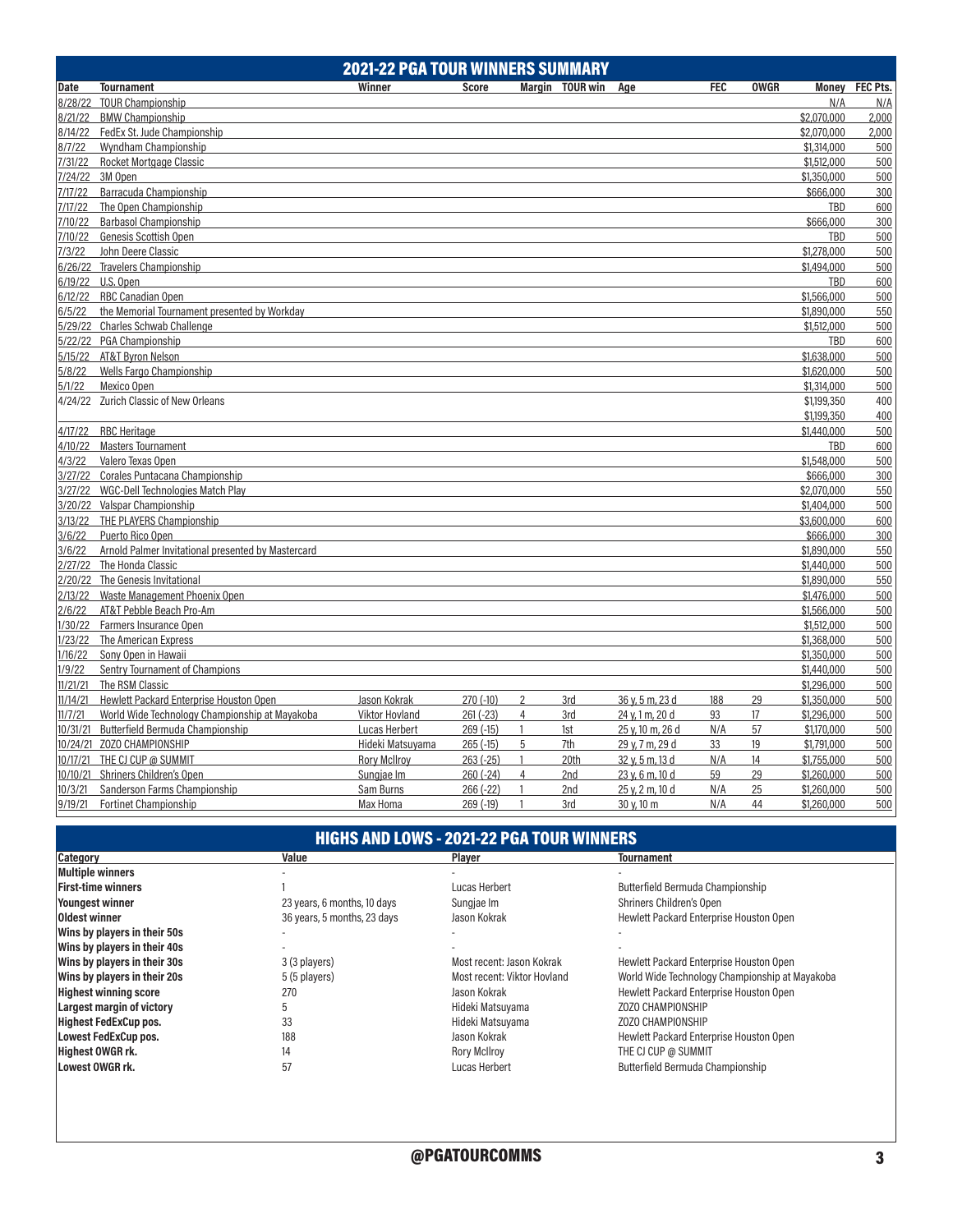|                                         | <b>WINNERS' ROUND-BY-ROUND SCORES and POSITIONS</b> |                   |             |            |                         |                     |              |                        |                |
|-----------------------------------------|-----------------------------------------------------|-------------------|-------------|------------|-------------------------|---------------------|--------------|------------------------|----------------|
| <b>Tournament</b>                       | Winner                                              | R1 R2 R3 R4       | 36<br>54 72 |            | R1 pos. $+/-$           | R <sub>2</sub> pos. | $+/-$        | $R3$ pos. $+/-$        | <b>Margin</b>  |
| <b>TOUR Championship</b>                |                                                     |                   |             |            |                         |                     |              |                        |                |
| <b>BMW Championship</b>                 |                                                     |                   |             |            |                         |                     |              |                        |                |
| FedEx St. Jude Championship             |                                                     |                   |             |            |                         |                     |              |                        |                |
| Wyndham Championship                    |                                                     |                   |             |            |                         |                     |              |                        |                |
| <b>Rocket Mortgage Classic</b>          |                                                     |                   |             |            |                         |                     |              |                        |                |
| 3M Open                                 |                                                     |                   |             |            |                         |                     |              |                        |                |
| Barracuda Championship                  |                                                     |                   |             |            |                         |                     |              |                        |                |
| The Open Championship                   |                                                     |                   |             |            |                         |                     |              |                        |                |
| Barbasol Championship                   |                                                     |                   |             |            |                         |                     |              |                        |                |
| Genesis Scottish Open                   |                                                     |                   |             |            |                         |                     |              |                        |                |
| John Deere Classic                      |                                                     |                   |             |            |                         |                     |              |                        |                |
| <b>Travelers Championship</b>           |                                                     |                   |             |            |                         |                     |              |                        |                |
| U.S. Open                               |                                                     |                   |             |            |                         |                     |              |                        |                |
| <b>RBC Canadian Open</b>                |                                                     |                   |             |            |                         |                     |              |                        |                |
| the Memorial Tournament                 |                                                     |                   |             |            |                         |                     |              |                        |                |
| <b>Charles Schwab Challenge</b>         |                                                     |                   |             |            |                         |                     |              |                        |                |
| PGA Championship                        |                                                     |                   |             |            |                         |                     |              |                        |                |
| <b>AT&amp;T Byron Nelson</b>            |                                                     |                   |             |            |                         |                     |              |                        |                |
| <b>Wells Fargo Championship</b>         |                                                     |                   |             |            |                         |                     |              |                        |                |
| Mexico Open                             |                                                     |                   |             |            |                         |                     |              |                        |                |
| Zurich Classic of New Orleans           |                                                     |                   |             |            |                         |                     |              |                        |                |
| <b>RBC Heritage</b>                     |                                                     |                   |             |            |                         |                     |              |                        |                |
| <b>Masters Tournament</b>               |                                                     |                   |             |            |                         |                     |              |                        |                |
| Valero Texas Open                       |                                                     |                   |             |            |                         |                     |              |                        |                |
| Corales Puntacana Championship          |                                                     |                   |             |            |                         |                     |              |                        |                |
| WGC-Dell Technologies Match Play        |                                                     |                   |             |            |                         |                     |              |                        |                |
| Valspar Championship                    |                                                     |                   |             |            |                         |                     |              |                        |                |
| THE PLAYERS Championship                |                                                     |                   |             |            |                         |                     |              |                        |                |
| Puerto Rico Open                        |                                                     |                   |             |            |                         |                     |              |                        |                |
| <b>Arnold Palmer Invitational</b>       |                                                     |                   |             |            |                         |                     |              |                        |                |
| The Honda Classic                       |                                                     |                   |             |            |                         |                     |              |                        |                |
| The Genesis Invitational                |                                                     |                   |             |            |                         |                     |              |                        |                |
| Waste Management Phoenix Open           |                                                     |                   |             |            |                         |                     |              |                        |                |
| AT&T Pebble Beach Pro-Am                |                                                     |                   |             |            |                         |                     |              |                        |                |
| Farmers Insurance Open                  |                                                     |                   |             |            |                         |                     |              |                        |                |
| <b>The American Express</b>             |                                                     |                   |             |            |                         |                     |              |                        |                |
| Sony Open in Hawaii                     |                                                     |                   |             |            |                         |                     |              |                        |                |
| <b>Sentry Tournament of Champions</b>   |                                                     |                   |             |            |                         |                     |              |                        |                |
| The RSM Classic                         |                                                     |                   |             |            |                         |                     |              |                        |                |
| Hewlett Packard Enterprise Houston Open | Jason Kokrak                                        | 68 71<br>66 65    | 205<br>139  | $270(-10)$ | $-3$<br>T18             | <b>T25</b>          | $-9$         | T7<br>$-2$             | $\overline{2}$ |
| World Wide Technology Championship      | <b>Viktor Hovland</b>                               | 67 65<br>62<br>67 | 132<br>194  | $261(-23)$ | <b>T20</b><br>$-6$      | T <sub>3</sub>      | $-3$         | $+2$<br>1st            | $\overline{4}$ |
| Butterfield Bermuda Championship        | Lucas Herbert                                       | 70 65 65 69       | 131<br>196  | $269(-19)$ | T <sub>26</sub><br>$-5$ | T <sub>6</sub>      | $-4$         | $-4$<br>3rd            | $\mathbf{1}$   |
| ZOZO CHAMPIONSHIP                       | Hideki Matsuyama                                    | 64 68 68 65       | 132<br>200  | $265(-15)$ | T <sub>2</sub><br>$-1$  | 1st                 | $+1$         | 1st<br>$+1$            | 5              |
| The CJ CUP @ SUMMIT                     | <b>Rory McIlroy</b>                                 | 68 67 62 66       | 135<br>197  | $263(-25)$ | $-7$<br>T <sub>26</sub> | T19                 | -9           | $-2$<br>2nd            | $\overline{1}$ |
| <b>Shriners Children's Open</b>         | Sungjae Im                                          | 63 65 70<br>62    | 128<br>198  | $260(-24)$ | $-2$<br>T <sub>2</sub>  | T1                  | $\mathbf{0}$ | 6th<br>$-3$            | $\overline{4}$ |
| Sanderson Farms Championship            | Sam Burns                                           | 68 66 65 67       | 134<br>199  | 266 (-22)  | <b>T17</b><br>$-4$      | T7                  | $-3$         | T <sub>2</sub><br>$-1$ | $\overline{1}$ |
| <b>Fortinet Championship</b>            | Max Homa                                            | 67 72 65 65       | 139<br>204  | $269(-19)$ | T <sub>4</sub><br>$-2$  | T <sub>24</sub>     | $-7$         | $-2$<br>T <sub>3</sub> | $\overline{1}$ |

| <b>Category</b>                     | Value | Plaver              | <b>Tournament</b>                       |
|-------------------------------------|-------|---------------------|-----------------------------------------|
| Low start by a winner               | 63    | Sungjae Im          | Shriners Children's Open                |
| High start by a winner              | 70    | Lucas Herbert       | Butterfield Bermuda Championship        |
| Low finish by a winner              | 62    | Sungjae Im          | Shriners Children's Open                |
| High finish by a winner             | 69    | Lucas Herbert       | Butterfield Bermuda Championship        |
| High 72-hole score by a winner      | 270   | Jason Kokrak        | Hewlett Packard Enterprise Houston Open |
| <b>Largest margin of victory</b>    |       | Hideki Matsuyama    | ZOZO CHAMPIONSHIP                       |
| Largest comeback (54 holes to play) |       | <b>Rory McIlroy</b> | THE CJ CUP @ SUMMIT                     |
| Largest comeback (36 holes to play) |       | <b>Rory McIlroy</b> | THE CJ CUP @ SUMMIT                     |
|                                     |       | Jason Kokrak        | Hewlett Packard Enterprise Houston Open |
| Largest comeback (18 holes to play) |       | Lucas Herbert       | <b>Butterfield Bermuda Championship</b> |
| <b>Wire-to-wire winners</b>         | None  |                     |                                         |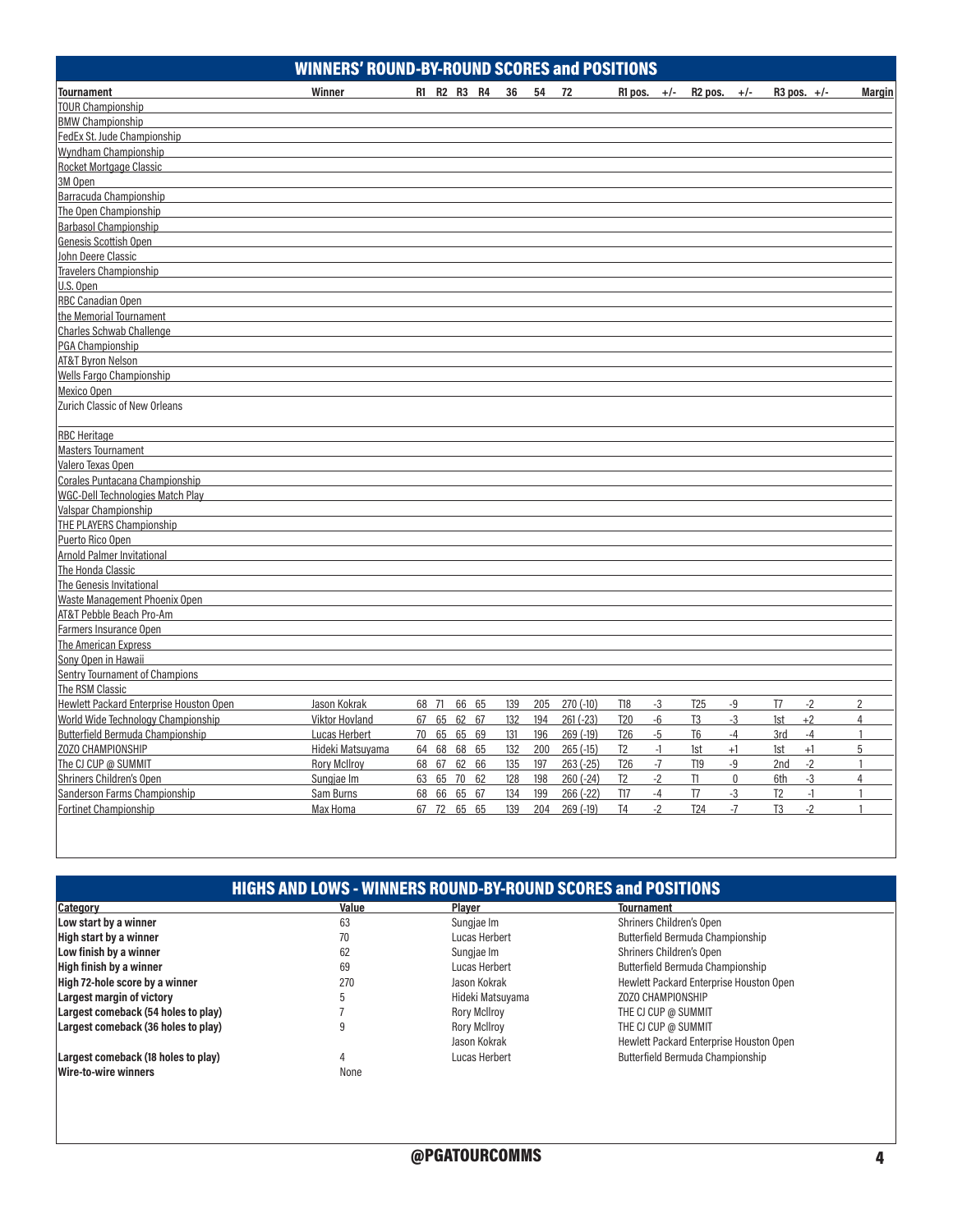|                                         |                       |                             |                | <b>ROUND-BY-ROUND LEADERS</b> |                          |                |                          |             |                    |
|-----------------------------------------|-----------------------|-----------------------------|----------------|-------------------------------|--------------------------|----------------|--------------------------|-------------|--------------------|
| <b>Tournament</b>                       | R1 Leader(s)          |                             | Lead Finish    | R <sub>2</sub> Leader(s)      | Lead                     | Finish         | R <sub>3</sub> Leader(s) |             | <b>Lead Finish</b> |
| <b>TOUR Championship</b>                |                       |                             |                |                               |                          |                |                          |             |                    |
| <b>BMW Championship</b>                 |                       |                             |                |                               |                          |                |                          |             |                    |
| FedEx St. Jude Championship             |                       |                             |                |                               |                          |                |                          |             |                    |
| Wyndham Championship                    |                       |                             |                |                               |                          |                |                          |             |                    |
| <b>Rocket Mortgage Classic</b>          |                       |                             |                |                               |                          |                |                          |             |                    |
| 3M Open                                 |                       |                             |                |                               |                          |                |                          |             |                    |
| Barracuda Championship                  |                       |                             |                |                               |                          |                |                          |             |                    |
| The Open Championship                   |                       |                             |                |                               |                          |                |                          |             |                    |
| <b>Barbasol Championship</b>            |                       |                             |                |                               |                          |                |                          |             |                    |
| Genesis Scottish Open                   |                       |                             |                |                               |                          |                |                          |             |                    |
| John Deere Classic                      |                       |                             |                |                               |                          |                |                          |             |                    |
| <b>Travelers Championship</b>           |                       |                             |                |                               |                          |                |                          |             |                    |
| U.S. Open                               |                       |                             |                |                               |                          |                |                          |             |                    |
| <b>RBC Canadian Open</b>                |                       |                             |                |                               |                          |                |                          |             |                    |
| the Memorial Tournament                 |                       |                             |                |                               |                          |                |                          |             |                    |
| Charles Schwab Challenge                |                       |                             |                |                               |                          |                |                          |             |                    |
| PGA Championship                        |                       |                             |                |                               |                          |                |                          |             |                    |
|                                         |                       |                             |                |                               |                          |                |                          |             |                    |
| <b>AT&amp;T Byron Nelson</b>            |                       |                             |                |                               |                          |                |                          |             |                    |
| <b>Wells Fargo Championship</b>         |                       |                             |                |                               |                          |                |                          |             |                    |
| Mexico Open                             |                       |                             |                |                               |                          |                |                          |             |                    |
| Zurich Classic of New Orleans           |                       |                             |                |                               |                          |                |                          |             |                    |
| <b>RBC</b> Heritage                     |                       |                             |                |                               |                          |                |                          |             |                    |
| <b>Masters Tournament</b>               |                       |                             |                |                               |                          |                |                          |             |                    |
| Valero Texas Open                       |                       |                             |                |                               |                          |                |                          |             |                    |
| Corales Puntacana Championship          |                       |                             |                |                               |                          |                |                          |             |                    |
| WGC-Dell Technologies Match Play        |                       |                             |                |                               |                          |                |                          |             |                    |
| Valspar Championship                    |                       |                             |                |                               |                          |                |                          |             |                    |
| <b>THE PLAYERS Championship</b>         |                       |                             |                |                               |                          |                |                          |             |                    |
| Puerto Rico Open                        |                       |                             |                |                               |                          |                |                          |             |                    |
| <b>Arnold Palmer Invitational</b>       |                       |                             |                |                               |                          |                |                          |             |                    |
| The Honda Classic                       |                       |                             |                |                               |                          |                |                          |             |                    |
| The Genesis Invitational                |                       |                             |                |                               |                          |                |                          |             |                    |
| Waste Management Phoenix Open           |                       |                             |                |                               |                          |                |                          |             |                    |
| AT&T Pebble Beach Pro-Am                |                       |                             |                |                               |                          |                |                          |             |                    |
| Farmers Insurance Open                  |                       |                             |                |                               |                          |                |                          |             |                    |
| The American Express                    |                       |                             |                |                               |                          |                |                          |             |                    |
| Sony Open in Hawaii                     |                       |                             |                |                               |                          |                |                          |             |                    |
| <b>Sentry Tournament of Champions</b>   |                       |                             |                |                               |                          |                |                          |             |                    |
| The RSM Classic                         |                       |                             |                |                               |                          |                |                          |             |                    |
| Hewlett Packard Enterprise Houston Open | <b>Russell Henley</b> | $\overline{a}$              | T <sub>7</sub> | <b>Martin Trainer</b>         | $+1$                     | T <sub>5</sub> | Scottie Scheffler        | $+1$        | T <sub>2</sub>     |
|                                         | <b>Talor Gooch</b>    |                             | 60th           |                               |                          |                |                          |             |                    |
|                                         | Marc Leishman         |                             | T19            |                               |                          |                |                          |             |                    |
|                                         | Luke List             |                             | T11            |                               |                          |                |                          |             |                    |
|                                         | <b>Martin Trainer</b> |                             | T <sub>5</sub> |                               |                          |                |                          |             |                    |
| World Wide Technology Championship      | <b>Matthew Wolff</b>  | $+2$                        | T5             | Matthew Wolff                 | $+2$                     | T5             | <b>Viktor Hovland</b>    | $+2$        | <b>Won</b>         |
| Butterfield Bermuda Championship        | <b>Brandon Hagy</b>   | $\mathcal{L}_{\mathcal{A}}$ | <b>T51</b>     | <b>Taylor Pendrith</b>        | $+1$                     | T <sub>5</sub> | <b>Taylor Pendrith</b>   | $^{\rm +3}$ | T <sub>5</sub>     |
|                                         | Chad Ramey            |                             | T17            |                               |                          |                |                          |             |                    |
| ZOZO CHAMPIONSHIP                       | Hiroshi Iwata         | $+1$                        | T18            | <b>Hideki Matsuyama</b>       | $+1$                     | Won            | Hideki Matsuyama         | $+1$        | Won                |
| THE CJ CUP @ SUMMIT                     | <b>Robert Streb</b>   | $+1$                        | T <sub>9</sub> | Keith Mitchell                | $+5$                     | T3             | <b>Rickie Fowler</b>     | $+2$        | $\frac{13}{2}$     |
| Shriners Children's Open                | Sung Kang             | $+2$                        | T27            | Sungjae Im                    | $\blacksquare$           | Won            | Adam Schenk              | $+1$        | T <sub>3</sub>     |
|                                         |                       |                             |                | Chad Ramey                    |                          | T14            |                          |             |                    |
| Sanderson Farms Championship            | Sahith Theegala       | $+1$                        | $\mathsf{T}8$  | Sahith Theegala               | $\overline{\phantom{a}}$ | T <sub>8</sub> | Sahith Theegala          | $+1$        | $\mathsf{T}8$      |
|                                         |                       |                             |                |                               |                          |                |                          |             |                    |

| <b>HIGHS AND LOWS - ROUND-BY-ROUND LEADERS</b> |       |                                        |                                                |  |  |  |  |  |  |  |
|------------------------------------------------|-------|----------------------------------------|------------------------------------------------|--|--|--|--|--|--|--|
| Category                                       | Value | Plaver                                 | <b>Tournament</b>                              |  |  |  |  |  |  |  |
| Largest 54-hole lead                           |       | <b>Taylor Pendrith</b>                 | Butterfield Bermuda Championship               |  |  |  |  |  |  |  |
| Largest 36-hole lead                           |       | Keith Mitchell                         | THE CJ CUP @ SUMMIT                            |  |  |  |  |  |  |  |
| Largest 18-hole lead                           |       | Matthew Wolff                          | World Wide Technology Championship             |  |  |  |  |  |  |  |
|                                                |       | Sung Kang                              | <b>Shriners Children's Open</b>                |  |  |  |  |  |  |  |
| 54-hole leaders/co-leaders to win              |       | Most recent: Viktor Hovland            | World Wide Technology Championship at Mayakoba |  |  |  |  |  |  |  |
| 36-hole leaders/co-leaders to win              |       | Most recent: Hideki Matsuyama          | ZOZO CHAMPIONSHIP                              |  |  |  |  |  |  |  |
| 18-hole leaders/co-leaders to win              |       | Most recent: Patrick Cantlay           | 2021 TOUR Championship                         |  |  |  |  |  |  |  |
| Most 54-hole leads/co-leads                    |       |                                        |                                                |  |  |  |  |  |  |  |
| Most 36-hole leads/co-leads                    |       |                                        |                                                |  |  |  |  |  |  |  |
| Most 18-hole leads/co-leads                    |       |                                        |                                                |  |  |  |  |  |  |  |
| Most tied for 54-hole lead                     |       | J. Knous, M. McNealy                   | <b>Fortinet Championship</b>                   |  |  |  |  |  |  |  |
| Most tied for 36-hole lead                     |       | S. Theegala, W. Zalatoris, N. Watney   | Sanderson Farms Championship                   |  |  |  |  |  |  |  |
| Most tied for 18-hole lead                     |       | Henley, Gooch, Leishman, List, Trainer | Hewlett Packard Enterprise Houston Open        |  |  |  |  |  |  |  |
|                                                |       |                                        |                                                |  |  |  |  |  |  |  |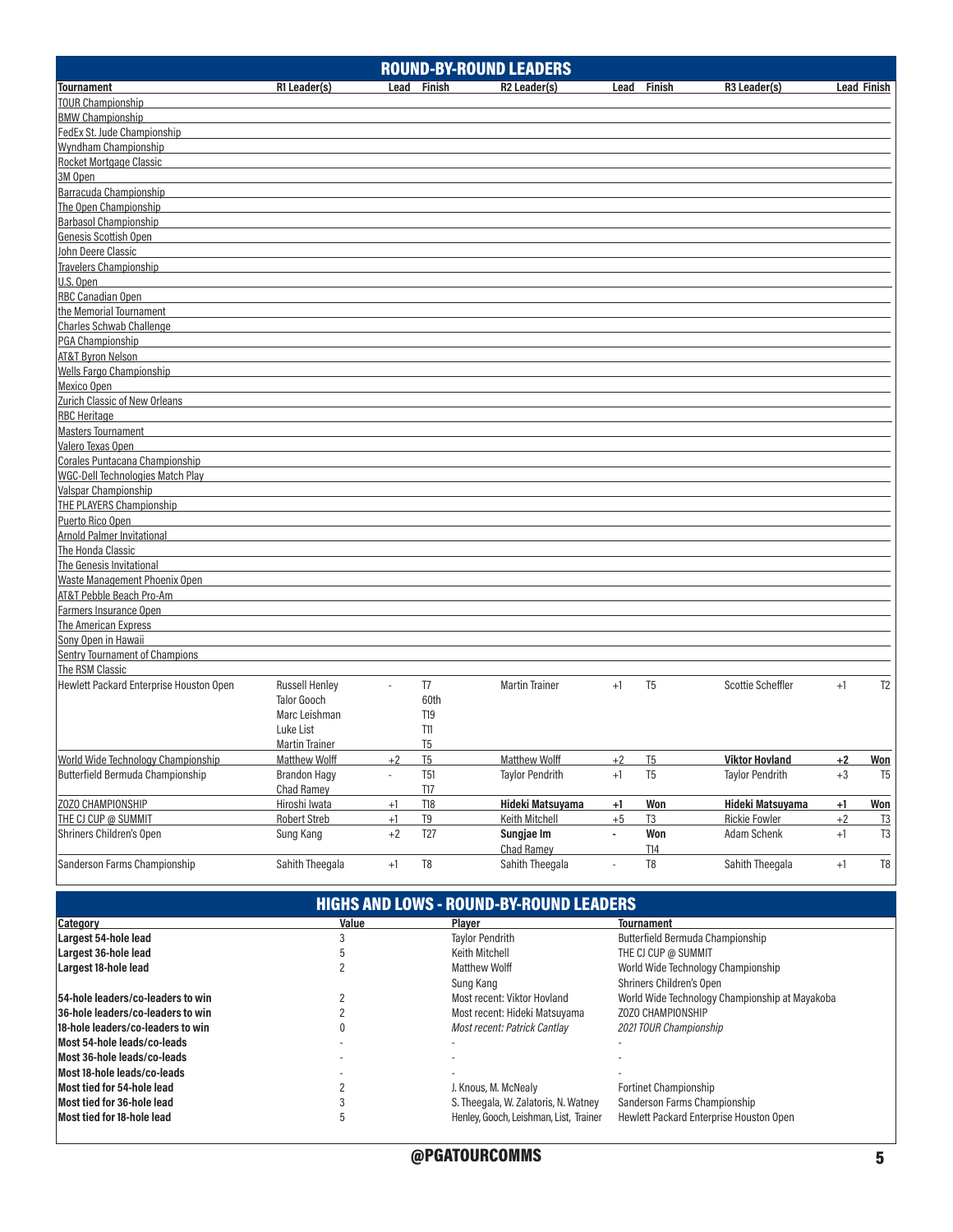|           |                                      | <b>FedExCup STANDINGS</b> |                           |                      |                |                      |     | <b>OWGR</b>                             |     |                    | <b>FedExCup LEADER/WORLD NO.1</b> |            |
|-----------|--------------------------------------|---------------------------|---------------------------|----------------------|----------------|----------------------|-----|-----------------------------------------|-----|--------------------|-----------------------------------|------------|
| Rk.       | Player                               | <b>Points</b>             | Wins                      | Top-10s              | Pts. back      | <b>Starts</b>        | Rk. | Player                                  | Wk. | Date               | <b>FEC leader</b>                 | World No.1 |
| 11        | Sam Burns                            | 730                       | 1                         | 3                    | $\overline{a}$ |                      | 11  | <b>Jon Rahm</b>                         | 43  | 8/28/22            |                                   |            |
| $\vert$ 2 | Sungjae Im                           | 635                       | 1                         | $\overline{2}$       | 95             | 4                    | 2   | <b>Collin Morikawa</b>                  | 42  | 8/21/22            |                                   |            |
| 3         | Hideki Matsuyama                     | 594                       | $\mathbf{1}$              | $\overline{2}$       | 136            | 4                    | 3   | <b>Dustin Johnson</b>                   | 41  | 8/14/22            |                                   |            |
| 4         | Viktor Hovland                       | 554                       | 1                         | 1                    | 176            | 3                    | 4   | <b>Patrick Cantlay</b>                  | 40  | 8/7/22             |                                   |            |
| $\vert$ 5 | Max Homa                             | 521                       | 1                         | $\mathbf{1}$         | 209            | 3                    | 5   | <b>Xander Schauffele</b>                | 39  | 7/31/22            |                                   |            |
| 6         | <b>Matthew Wolff</b>                 | 511                       | $\mathbf{0}$              | $\mathbf{2}$         | 219            |                      | 6   | <b>Justin Thomas</b>                    |     |                    |                                   |            |
| 17        | Jason Kokrak                         | 506                       | 1                         | 1                    | 224            | 3                    | 17  | <b>Bryson DeChambeau</b>                | 38  | 7/24/22            |                                   |            |
| 8         | <b>Rory McIlroy</b>                  | 500                       | $\mathbf{1}$              | 1                    | 230            |                      | 8   | <b>Rory McIlroy</b>                     | 37  | 7/17/22            |                                   |            |
| 8         | Lucas Herbert                        | 500                       | 1                         | 1                    | 230            | $\overline{4}$       | 9   | <b>Louis Oosthuizen</b>                 | 36  | 7/10/22            |                                   |            |
| 10        | <b>Maverick McNealy</b>              | 453                       | $\pmb{0}$                 | $\mathbf{1}$         | 277            | $6\phantom{1}6$      | 10  | <b>Viktor Hovland</b>                   | 35  | 7/3/22             |                                   |            |
| 11        | <b>Cameron Tringale</b>              | 439                       | $\mathbf 0$               | $\mathbf{2}$         | 291            | $\overline{7}$       | 11  | <b>Jordan Spieth</b>                    | 34  | 6/26/22            |                                   |            |
| 12        | Scottie Scheffler                    | 395                       | $\pmb{0}$                 | $\overline{2}$       | 335            | 4                    | 12  | <b>Harris English</b>                   | 33  | 6/19/22            |                                   |            |
| 13        | Collin Morikawa                      | 373                       | $\pmb{0}$                 | $\overline{2}$       | 357            | $\overline{c}$       | 13  | <b>Tony Finau</b>                       | 32  | 6/12/22            |                                   |            |
| 14        | <b>Talor Gooch</b>                   | 352                       | $\mathbf{0}$              | $\overline{2}$       | 378            | $\overline{5}$       | 14  | <b>Abraham Ancer</b>                    | 31  | 6/5/22             |                                   |            |
| 15        | Carlos Ortiz                         | 339                       | $\mathbf{0}$              | 1                    | 391            | 5                    | 15  | Hideki Matsuyama                        | 30  | 5/29/22            |                                   |            |
| 16        | Danny Lee                            | 328                       | $\mathbf 0$               | $\mathbf{2}$         | 402            | 3                    | 16  | <b>Brooks Koepka</b>                    | 29  | 5/22/22            |                                   |            |
| 17        | Marc Leishman                        | 324                       | 0                         | 2                    | 406            | 4                    | 17  | <b>Scottie Scheffler</b>                |     |                    |                                   |            |
| 18        | <b>Brendan Steele</b>                | 303                       | $\pmb{0}$                 | $\mathbf{1}$         | 427            | 5                    | 18  | <b>Sam Burns</b>                        | 28  | 5/15/22            |                                   |            |
| 19        | Aaron Wise                           | 290                       | $\mathbf{0}$              | $\overline{2}$       | 440            | 5                    | 19  | <b>Daniel Berger</b>                    | 27  | 5/8/22             |                                   |            |
| 20        | Nick Watney                          | 284                       | $\mathbf{0}$              | $\mathbf{1}$         | 446            | $6\phantom{1}$       | 20  | <b>Tvrrell Hatton</b>                   | 26  | 5/1/22             |                                   |            |
| 21        | Mito Pereira                         | 280                       | $\mathbf 0$               | 1                    | 450            | $6\phantom{1}6$      | 21  | <b>Billy Horschel</b>                   | 25  | 4/24/22            |                                   |            |
| 22        | Kevin Tway                           | 274                       | $\pmb{0}$                 | 1                    | 456            | 5                    | 22  | <b>Jason Kokrak</b>                     | 24  | 4/17/22            |                                   |            |
| 23        | <b>Patrick Reed</b>                  | 258                       | $\pmb{0}$                 | 1                    | 472            | 5                    | 23  | <b>Cameron Smith</b>                    | 23  | 4/10/22            |                                   |            |
| 24        | Cameron Young                        | 245                       | $\mathbf{0}$              | 1                    | 485            | $\mathfrak{Z}$       | 24  | <b>Patrick Reed</b>                     | 22  | 4/3/22             |                                   |            |
| 25        | Justin Thomas                        | 233                       | $\pmb{0}$                 | 1                    | 497            | $\overline{c}$       | 25  | Sungjae Im                              | 21  | 3/27/22            |                                   |            |
| 26        | <b>Patrick Rodgers</b>               | 221                       | $\mathbf 0$               | $\mathbf{2}$         | 509            | $\overline{4}$       | 26  | <b>Webb Simpson</b>                     | 20  | 3/20/22            |                                   |            |
| 27        | Adam Schenk                          | 204                       | $\pmb{0}$                 | 1                    | 526            | $6\phantom{1}6$      | 27  | <b>Paul Casey</b>                       | 19  | 3/13/22            |                                   |            |
| 28        | <b>Scott Stallings</b>               | 196                       | $\pmb{0}$                 | $\overline{2}$       | 534            | $6\phantom{1}6$      | 28  | <b>Matt Fitzpatrick</b>                 |     |                    |                                   |            |
| 29        | Hayden Buckley                       | 192                       | $\mathbf{0}$              | $\overline{2}$       | 538            | $\overline{4}$       | 29  | Kevin Na                                | 18  | 3/6/22             |                                   |            |
| 30        | Mackenzie Hughes                     | 191                       | $\mathbf{0}$              | 1                    | 539            | $\overline{4}$       | 30  | Joaquin Niemann                         | 17  | 2/27/22            |                                   |            |
| 30        | Andrew Landry                        | 191                       | $\mathbf 0$               | $\mathbf{2}$         | 539            | 5                    | 31  | <b>Matthew Wolff</b>                    | 16  | 2/20/22            |                                   |            |
| 32        | <b>Rickie Fowler</b>                 | 187                       | 0                         | 1                    | 543            | 4                    | 32  | <b>Will Zalatoris</b>                   | 15  | 2/13/22            |                                   |            |
| 33        | Si Woo Kim                           | 187                       | $\pmb{0}$                 | 1                    | 543            | 5                    | 33  | <b>Max Homa</b>                         | 14  | 2/6/22             |                                   |            |
| 34        | Luke List                            | 185                       | $\mathbf{0}$              | 1                    | 545            | $6\phantom{1}$       | 34  | <b>Phil Mickelson</b>                   | 13  | 1/30/22            |                                   |            |
| 35        | <b>Robert Streb</b>                  | 184                       | $\mathbf{0}$              | $\mathbf{2}$         | 546            | 5                    | 35  | <b>Marc Leishman</b>                    | 12  | 1/23/22            |                                   |            |
| 36        | Keith Mitchell                       | 181                       | 0                         | 1                    | 549            | 5                    | 36  | <b>Corey Conners</b>                    | 11  | 1/16/22            |                                   |            |
| 37        | Lanto Griffin                        | 175                       | $\pmb{0}$                 | $\overline{c}$       | 555            | 5                    | 37  | <b>Kevin Kisner</b>                     | 10  | 1/9/22             |                                   |            |
|           |                                      |                           |                           | $\ddot{\phantom{a}}$ |                | $6\phantom{1}$       | 38  | <b>Lee Westwood</b>                     |     | Break (6 weeks)    |                                   |            |
| 38<br>39  | Denny McCarthy<br>Henrik Norlander   | 169                       | $\pmb{0}$<br>$\mathbf{0}$ | 1                    | 561<br>562     | 5                    | 39  | <b>Tommy Fleetwood</b>                  |     |                    |                                   |            |
|           |                                      | 168                       |                           | 1                    |                | 3                    | 40  |                                         | 19  | 11/21/21           |                                   |            |
| 40        | <b>Matt Wallace</b><br>Kramer Hickok | 166                       | $\pmb{0}$<br>$\mathbf 0$  | 1                    | 564<br>564     | $6\phantom{1}6$      |     | <b>Adam Scott</b><br><b>Ryan Palmer</b> | 8   | 11/14/21           | Sam Burns                         | Jon Rahm   |
| 41        |                                      | 166                       |                           | 1                    |                |                      | 41  |                                         | 17  | 11/7/21            | Sam Burns                         | Jon Rahm   |
| 42        | C.T. Pan                             | 165                       | $\mathbf{0}$              |                      | 565            | 5                    | 42  | <b>Shane Lowry</b>                      | 6   | 10/31/21           | Sam Burns                         | Jon Rahm   |
| 43        | Adam Long                            | 163                       | $\pmb{0}$                 | $-$                  | 567            | $6\phantom{1}6$<br>5 | 43  | <b>Lucas Herbert</b>                    | 5   | 10/24/21           | Sam Burns                         | Jon Rahm   |
| 44        | <b>Seamus Power</b>                  | 162                       | $\theta$                  | $\overline{a}$       | 568            |                      | 44  | Sergio Garcia                           |     | 10/17/21           | Sam Burns                         | Jon Rahm   |
| 45        | <b>Russell Henley</b>                | 160                       | $\bf{0}$                  | 1                    | 570            | 4                    | 45  | <b>Justin Rose</b>                      | 3   | 10/10/21           | Sam Burns                         | Jon Rahm   |
| 46        | Joaquin Niemann                      | 156                       | 0                         | 1                    | 574            | $\sqrt{5}$           | 46  | <b>Christiaan Bezuidenhout</b>          | 2   | 10/3/21            | S. Burns/M. Homa                  | Jon Rahm   |
| 47        | Tom Hoge                             | 156                       | 0                         | --                   | 574            | $\overline{7}$       | 47  | Si Woo Kim                              |     | Ryder Cup (1 week) |                                   |            |
| 48        | Joel Dahmen                          | 156                       | 0                         | 1                    | 574            | 4                    | 48  | <b>Stewart Cink</b>                     |     | 9/19/21            | Max Homa                          | Jon Rahm   |
| 49        | <b>Taylor Pendrith</b>               | 145                       | 0                         | 1                    | 585            | 6                    | 49  | <b>Carlos Ortiz</b>                     |     | Start of season    |                                   |            |
| 49        | Rory Sabbatini                       | 145                       | $\pmb{0}$                 | 1                    | 585            | 3                    | 50  | <b>Mackenzie Hughes</b>                 |     |                    |                                   |            |
|           |                                      |                           |                           |                      |                |                      |     | <b>bold PGA TOUR member</b>             |     |                    |                                   |            |

# HIGHS AND LOWS - FedExCup LEADER and WORLD NO. 1

| Category                             | Value | <b>Plaver</b>      | Week(s) |
|--------------------------------------|-------|--------------------|---------|
| Most weeks as FedExCup leader        |       | Sam Burns          | $2 - 8$ |
|                                      |       | Max Homa           | 1-2     |
| Longest streak as FedExCup leader    |       | Sam Burns          | $2 - 8$ |
| Most weeks as World No.1             |       | Jon Rahm           | 1-8     |
| Largest lead in FedExCup standings   | 200   | Max Homa           |         |
| Narrowest lead in FedExCup standings | Tie   | Sam Burns/Max Homa |         |
|                                      |       |                    |         |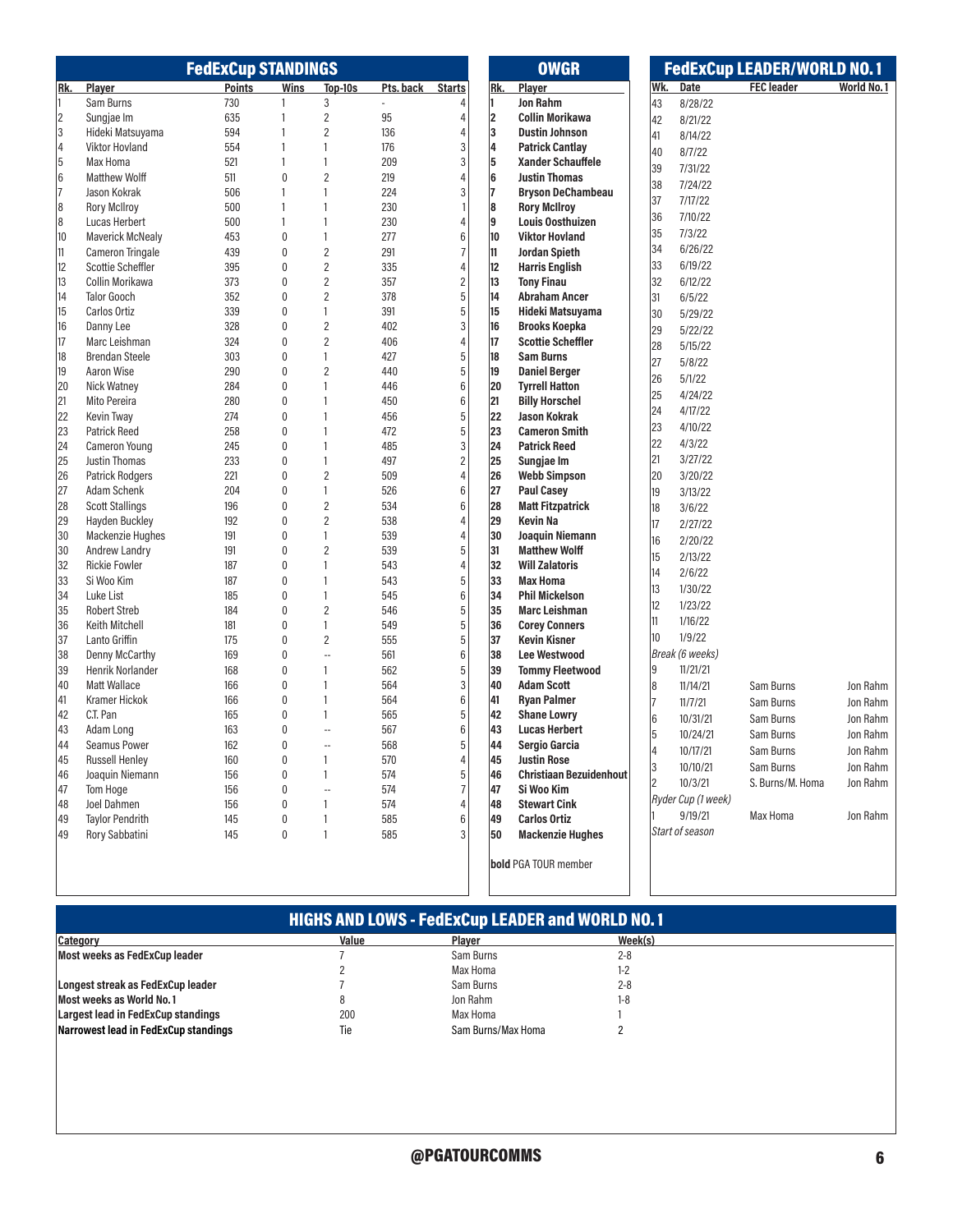# 2021-22 SEASON STAT LEADERS

| Category                    | Player                | Value  |
|-----------------------------|-----------------------|--------|
| SG: Off the Tee             | <b>Rory McIlroy</b>   | 1.361  |
| <b>SG: Tee to Green</b>     | Louis Oosthuizen      | 1.725  |
| <b>SG: Approach</b>         | <b>Russell Henley</b> | 1.301  |
| <b>SG: Around the Green</b> | Jim Knous             | 1.787  |
| <b>SG: Putting</b>          | Beau Hossler          | 2.345  |
| <b>SG: Total</b>            | <b>Rory McIlroy</b>   | 2.683  |
| <b>Driving Distance</b>     | Cameron Young         | 329.7  |
| <b>Driving Accuracy</b>     | Kyle Wilshire         | 75,00% |
| <b>Greens in Regulation</b> | Louis Oosthuizen      | 79,17% |
| <b>Scoring Average</b>      | <b>Matthew Wolff</b>  | 68.847 |
| Top-10s                     | Sam Burns             | 3      |

# 2021-22 SEASON SUPERLATIVES

| Value    | <b>Category</b>                | Value  | Plaver                | <b>Tournament</b>                  | Rd.                      | Hole |
|----------|--------------------------------|--------|-----------------------|------------------------------------|--------------------------|------|
| 1.361    | Low 18-hole score              | 61     | 6 players             | Most recent: Matthew Wolff         |                          |      |
| 1.725    | Low opening 36-hole score      | 126    | Keith Mitchell        | THE CJ CUP @ SUMMIT                |                          |      |
| 1.301    | Low opening 54-hole score      | 194    | <b>Viktor Hovland</b> | World Wide Technology Championship | $\overline{\phantom{0}}$ |      |
| 1.787    | Low 72-hole score              | 260    | Sungjae Im            | Shriners Children's Open           |                          |      |
| 2.345    | <b>Most Birdies in a round</b> | 11     | <b>Will Zalatoris</b> | Sanderson Farms Championship       | 2                        |      |
| 2.683    | <b>Most Eagles in a round</b>  | 2      | 13 players            | Most recent: Chris Kirk            |                          |      |
| 329.7    | <b>Longest Drive</b>           | 412    | Joaquin Niemann       | THE CJ CUP @ SUMMIT                |                          |      |
| 75,00%   | <b>Longest Hole Out</b>        | 250    | Abraham Ancer         | THE CJ CUP @ SUMMIT                |                          | 14   |
| 79.17%   | <b>Longest Putt Made</b>       | 77'9'' | Bo Hoag               | <b>Fortinet Championship</b>       |                          | 5    |
| 68.847   | <b>Longest Birdie Streak</b>   | 5      | 21 players            | Most recent: Denny McCarthy        |                          |      |
| $\Omega$ |                                |        |                       |                                    |                          |      |

|                       | <b>CUT INFORMATION</b>                         |                               |              |                                         |                   |                                                |
|-----------------------|------------------------------------------------|-------------------------------|--------------|-----------------------------------------|-------------------|------------------------------------------------|
| Player                | <b>Tournament</b>                              | Category                      |              |                                         | Value             | <b>Tournament/Player</b>                       |
| John Huh              | World Wide Technology Championship at Mayakoba | Low 36-hole cut               |              |                                         | -5                | Shriners Children's Open                       |
| <b>Chris Kirk</b>     | World Wide Technology Championship at Mayakoba |                               |              |                                         |                   | Sanderson Farms Championship                   |
| <b>Hayden Buckley</b> | Shriners Children's Open                       | High 36-hole cut              |              |                                         | $+1$              | Hewlett Packard Enterprise Houston Open        |
| Si Woo Kim            | Sanderson Farms Championship                   | High 36-hole cut (non-majors) |              |                                         | $+1$              | Hewlett Packard Enterprise Houston Open        |
| Matthew Wolff         | Hewlett Packard Enterprise Houston Open        |                               |              | Most to make 36-hole cut (non-majors)   | 75                | Butterfield Bermuda Championship               |
|                       |                                                |                               |              | Fewest to make 36-hole cut (non-majors) | 67                | Hewlett Packard Enterprise Houston Open        |
|                       |                                                |                               |              | Longest active cuts made streak         | 19                | Jordan Spieth                                  |
|                       |                                                |                               |              |                                         |                   |                                                |
|                       |                                                |                               |              |                                         |                   | <b>DEFENDING CHAMPION RESULTS</b>              |
|                       |                                                | Category                      | No.          | Player                                  | <b>Tournament</b> |                                                |
|                       |                                                | Wins                          | $\mathbf{1}$ | <b>Viktor Hovland</b>                   |                   | World Wide Technology Championship at Mayakoba |
|                       |                                                | Top-10s (1)                   | Won          | <b>Viktor Hovland</b>                   |                   | World Wide Technology Championship at Mayakoba |
|                       |                                                | Missed cuts 1                 |              | Sergio Garcia                           |                   | Sanderson Farms Championship                   |
|                       |                                                | <b>DNPs</b>                   | 3            | Carlos Ortiz                            |                   | Hewlett Packard Enterprise Houston Open        |
|                       |                                                |                               |              | <b>Patrick Cantlay</b>                  |                   | ZOZO CHAMPIONSHIP                              |
|                       |                                                |                               |              | <b>Stewart Cink</b>                     |                   | Fortinet Championship                          |
|                       |                                                | WDs                           | 1            | Carlos Ortiz                            |                   | Hewlett Packard Enterprise Houston Open        |
|                       |                                                |                               |              |                                         |                   |                                                |
|                       |                                                |                               |              |                                         |                   |                                                |

| <b>SUSPENSIONS OF PLAY</b>              |          |                   |                           |                           |                          |                           |
|-----------------------------------------|----------|-------------------|---------------------------|---------------------------|--------------------------|---------------------------|
| <b>Tournament</b>                       | Dav      | Cause             | <b>Suspension (local)</b> | <b>Resumption (local)</b> | <b>Duration of delay</b> | Rd. conclusion (next day) |
| Hewlett Packard Enterprise Houston Open | Friday   | Darkness          | $5:35$ p.m.               | 6:59 a.m. Saturday        | $\overline{\phantom{a}}$ | $9:37$ a.m.               |
|                                         | Thursdav | Darkness          | $5:36$ p.m.               | 6:59 a.m. Friday          | $\overline{\phantom{a}}$ | $9:44$ a.m.               |
|                                         | Thursday | Inclement weather | Start of round            | $9:10$ a.m.               | 2 hours, 30 minutes      |                           |
| Butterfield Bermuda Championship        | Sundav   | Inclement weather | $12:07$ p.m.              | $12:18$ p.m.              | 11 minutes               |                           |
|                                         | Thursdav | Darkness          | 6:34 p.m.                 | 8:15 a.m. Friday          |                          | 9:12 a.m. (13 players)    |
|                                         |          | Inclement weather | 12:38 p.m.                | $12:43$ p.m.              | 5 minutes                |                           |
| Shriners Children's Open                | Friday   | Darkness          | Start of round            | 6:45 a.m.                 | 5 minutes                |                           |